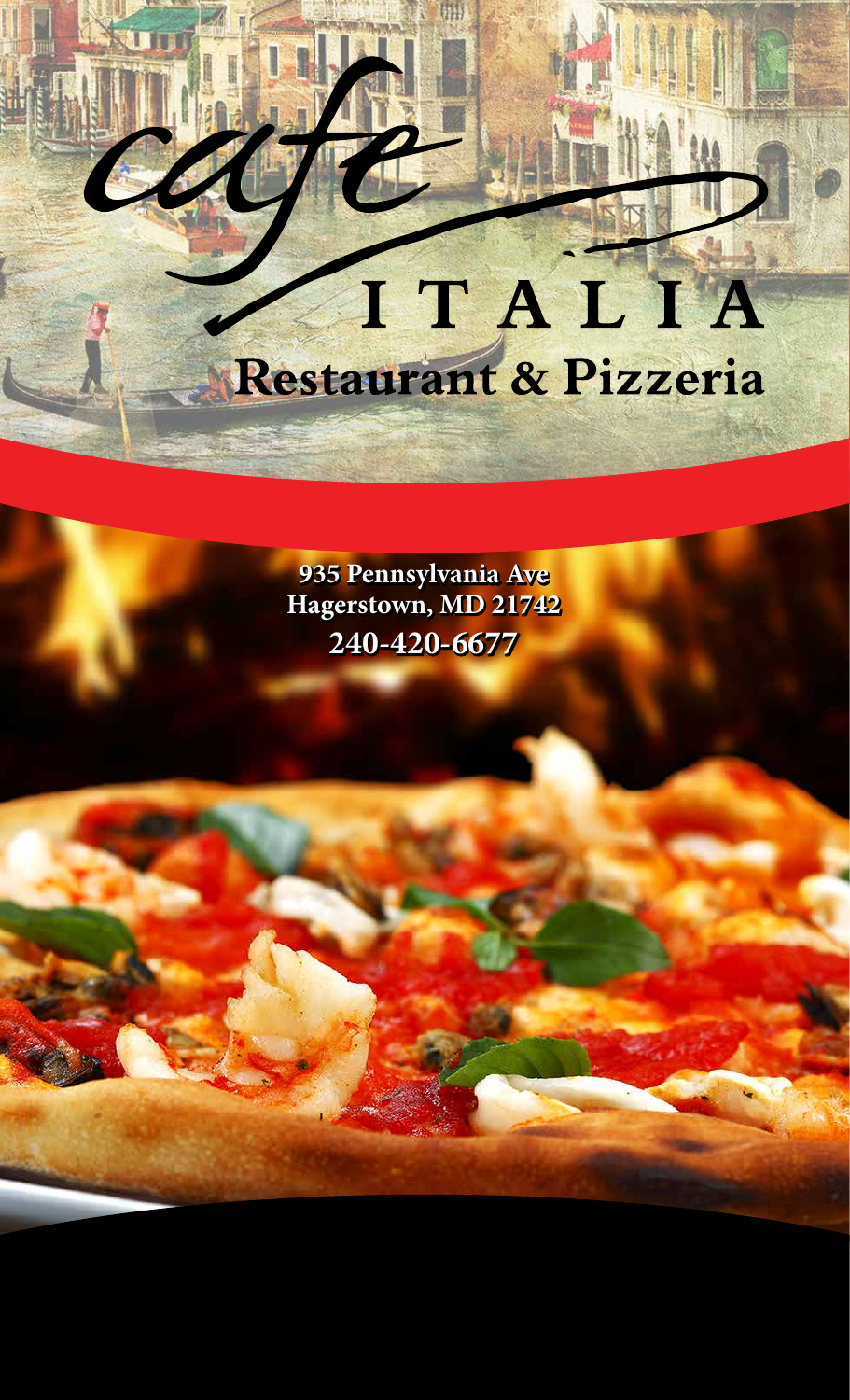#### *Appetizers* **Crab Fries 8.29**

**Fried Calamari 9.99 Chicken Wings (6) 4.99 • (9) 6.99 • (12) 8.99 Mozzarella Stix 4.99 Breaded Mushrooms 5.99 French Fries 2.99** with Cheese 5.99 • with Bacon 7.99

**Chicken Fingers with French fries 6.99 Shrimp Basket 6.99 Popcorn Chicken 6.99 Onion Rings 3.99 Garlic Bread 2.99 • with Cheese 3.99 Bread Stix 2.99 Crab Fries 8.99**

**Italian Sampler 9.99**

(3) wings, (2) chicken tenders, (3) mozzarella **Meatballs 6.99** stix and French fries

#### *Salads*

| <b>Small</b>                           | Larg                 |
|----------------------------------------|----------------------|
| House Salad 3.49                       | 5.29                 |
| Chef Salad6.99                         | 8.99                 |
|                                        | 8.99                 |
| Grilled Chicken 6.99                   | 8.99                 |
| Caesar Salad 4.99                      | 5.99                 |
| Chicken Caesar 6.99                    | 8.99                 |
| Crispy Chicken 6.99                    | 8.99                 |
| Antipasto Salad 6.99                   | 8.99                 |
| Shrimp Mediterranean 7.49              | 9.99                 |
| Romaine lettuce, tomatoes, cucumbers   |                      |
|                                        |                      |
|                                        | 8.99                 |
| Spinach, Tomato, Chicken, Feta cheese, |                      |
|                                        | NEW Amalfi Salad6.99 |

and Red Onions

**Shrimp Mediterranean . . . . . . . . 6.99** 9.99 Romaine lettuce, tomatoes, cucumbers kalamata olives & shrimp

> **DRESSINGS House Italian • Balsamic • Ranch • French Honey Mustard • Caesar (Extra Dressing 39¢)**



## *Hot Subs*

Homemade bread

Small Large **Grilled Chicken Sub 6.99 Chicken Parmigiana 6.99 Eggplant Parmigiana 6.99 Veal Parmigiana 6.99 Sausage Parmigiana 6.99 Chicken Pesto 7.99** red onions, red peppers and mozzarella **Pizza Steak 7.99** Steak, pepperoni, sauce and mozzarella **Steak & Cheese Hoagie 6.99** lettuce, tomato, mayonnaise & cheese **\*Steak & Cheese Works 7.99** onions, mushrooms, peppers, lettuce, tomato, mayonnaise & cheese **Cheeseburger Sub 6.99**

> **\*Steak & Cheese Works 7.99** onions, mushrooms, peppers, lettuce, tomato, mayonnaise & cheese



**Ham & Cheese 6.99 Turkey & Cheese 6.99 Italian Sub 7.49** ham, salami & cheese **Italianissimo 8.49** ham, salami, capicollo pepperoni &cheese **\*Super Italian 7.99** ham, salami, capicollo & cheese **Ham, Turkey & Cheese 7.49**

> **\*Super Italian 7.99** ham, salami, capicollo & cheese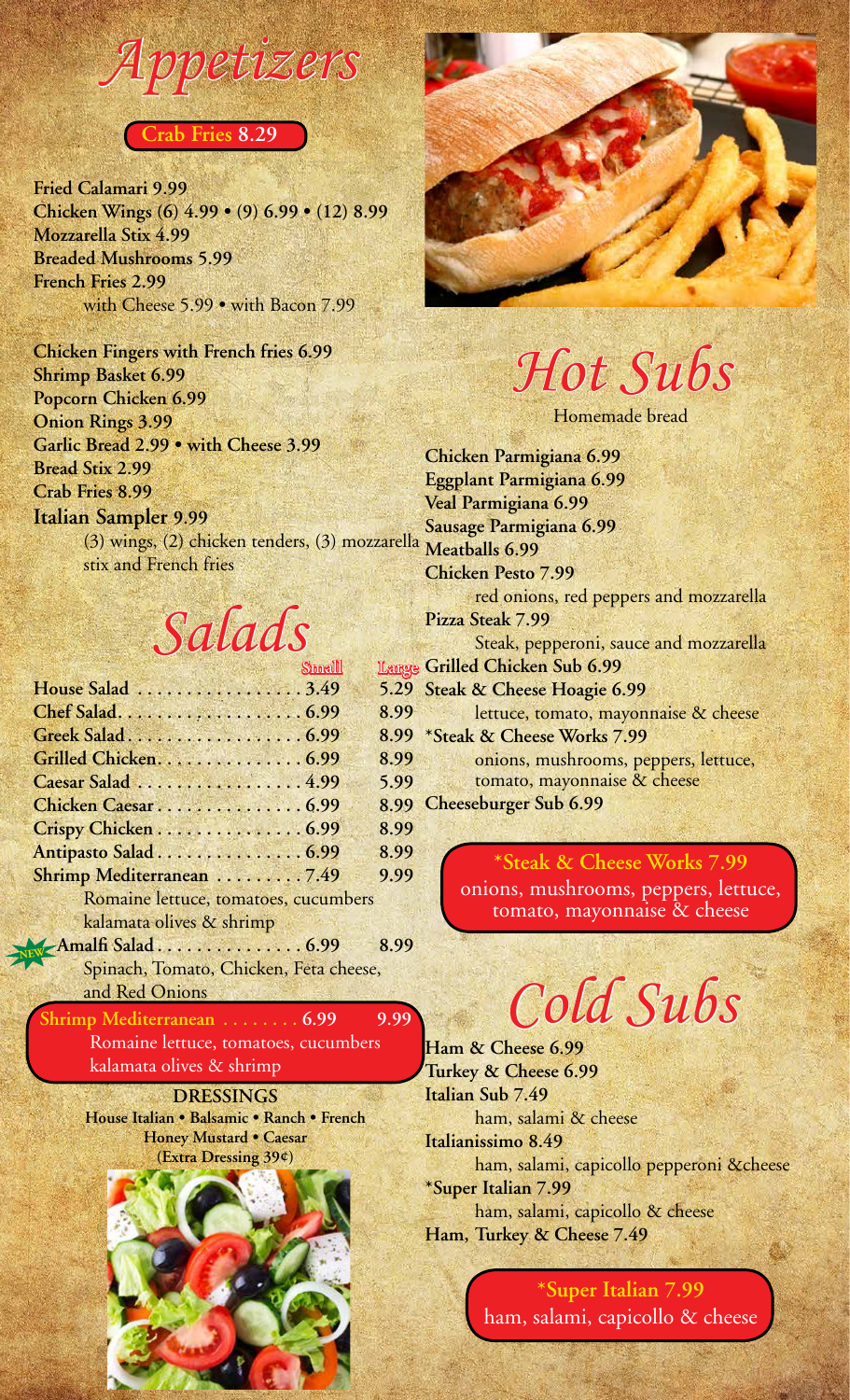

All dinners are served with salad & bread. Substitute with your choice of Caesar or Greek salad or Soup for 1.99 extra Add meatballs or sausage for 2.99 extra

**Choice of Pasta:** (Spaghetti • Fettucine • Rigatoni • Ziti • Angel Hair)

### *Baked Pasta*

**Lasagna 10.99 Veggie Lasagna 11.99 Stuffed Shells 10.99 Manicotti 9.99 Baked Ziti 10.99 NEW**

## *Specialty Pasta*

**Rigatoni vodka 13.25** creamy pink sauce with meat and a dash of vodka **Fettuccine Alfredo 12.50 with Broccoli 13.99 with Chicken 14.99 with Shrimp 15.99 Fettuccine Carbonara 13.99 Fettuccine Creamy Pesto Chicken 14.99 Fettuccine Primavera 14.99** mushrooms, spinach, broccoli in alfredo sauce **Cheese Tortellini Alfredo 13.99 Cheese Tortellini Meat sauce 12.99 Cheese Ravioli 9.99 Meat Ravioli 9.99 Gnocchi Sorrentino 12.99** potato pasta with meat sauce & mozzarella **Eggplant Roulade 11.99** Rolled Eggplant with spinach, red peppers, mushrooms, ricotta & artichokes

## *Seafood Entrées*

**Fettuccine with white or red clams 12.99 Fettuccine Marechiaro 14.99** Shrimp, clams, calamari in tomato sauce **Seafood Alfredo 14.99** Shrimp, clams, crab meat in alfredo sauce over fettucine **Shrimp Parmigiana 14.99** breaded and fried topped w/ mozzarella tomato sauce over angel hair **Lobster Ravioli 12.49 Rockfish Mediterranean 16.99** rockfish, crab meat and capers in a white lemon sauce

## *Pasta Dinners*

**Pasta** with tomato sauce **8.99 Pasta** with meat sauce **9.99 Pasta** with marinara sauce **9.99 Pasta** with sausage **9.99 Pasta** with meatballs **9.99 Pasta** with garlic & oil **9.99 Eggplant Parmigiana 12.79**

*Chicken & Veal Dinners*

**Served with Pasta**

**Chicken or Veal Café Italia 13.49** peppers, mushrooms, onions in a marsala sauce

**Chicken or Veal Piccata 13.49** with capers in light lemon & wine sauce

**Chicken or Veal Pizzaiola 13.49** with capers, kalamata olives in a marinara sauce

**Chicken or Veal Parmigiana 13.49** breaded and baked with mozzarella

**Chicken or Veal Cacciatore 13.49** with mushrooms and peppers in a marinara sauce

**Chicken or Veal Limonata 13.49** in a creamy lemon sauce with capers & onions

**Chicken or Veal Marsala 13.49** with mushrooms in a classic marsala sauce **Chicken or Veal Napoletano 14.99**

eggplant, ham, mozzarella in marinara sauce

**Chicken or Veal Marsala 13.49 with mushrooms in a classic marsala sauce**

**Chicken or Veal Napoletano 14.99 eggplant, ham, mozzarella in marinara sauce**

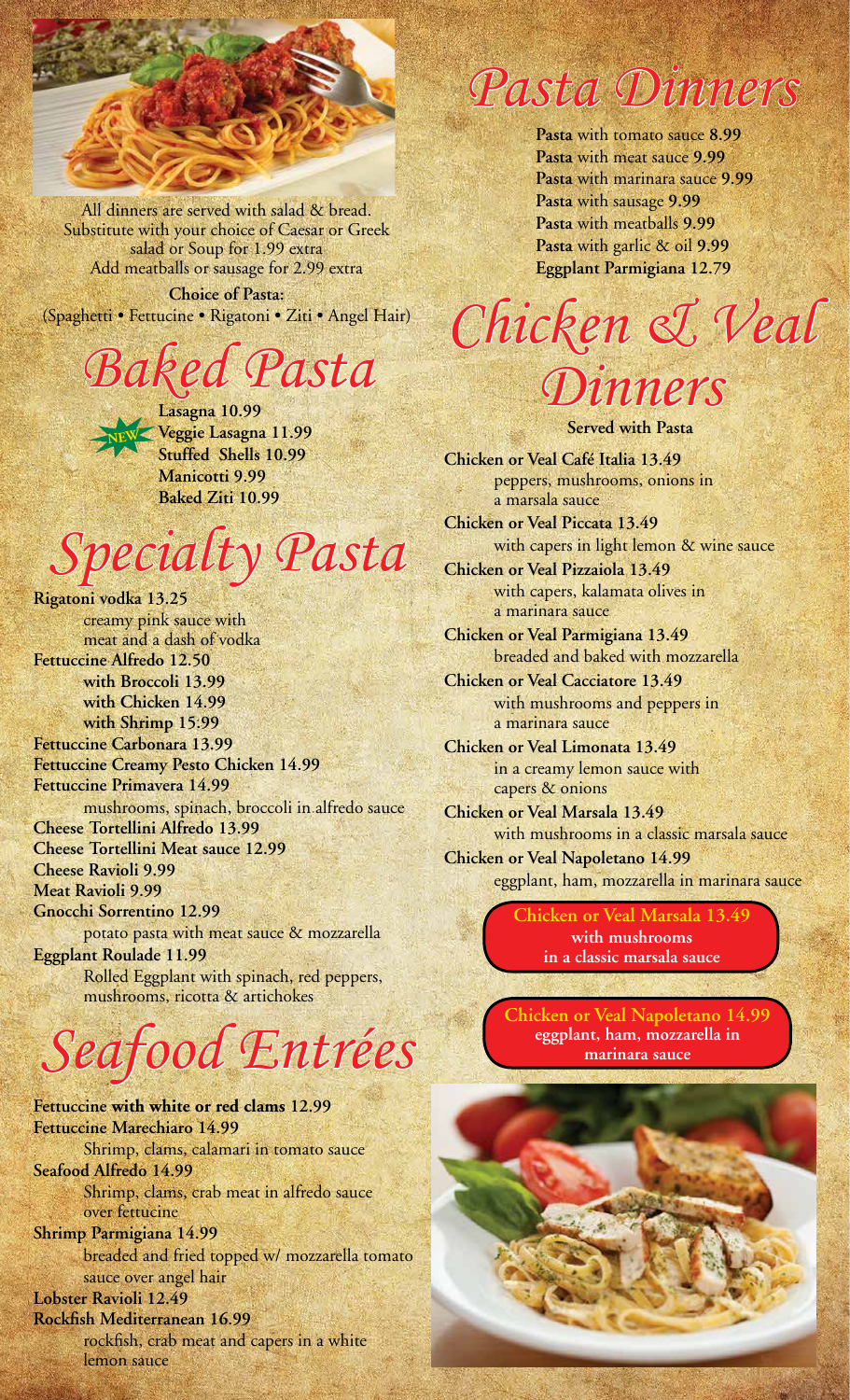

#### *Pizza*

#### **Round Neapolitan Thin Crust**

**19.99 11.29 9.79 7.29 5.99** Colossal  $24^\circ$  Large 16" Med 14" Small 12" Personal

**Square Sicilian Thick Crust**

Large 16"

**Plain Cheese 13.79**

**Gluten FREE Pizza 9" 6.50 Additional Toppings \$1.00 each**

#### **TOPPINGS**

**Pepperoni • Sausage • Mushrooms Peppers • Onions • Bacon • Ham Hamburger • Broccoli • Spinach Fresh Tomato • Black Olives • Jalapeño Fresh Garlic • Pineapple • Anchovies Meatballs • Extra Cheese • Artichoke Roasted Red Peppers • Cheddar Cheese**

**Small \$1.50 • Large & Medium \$2.00 Personal \$1.00 • Colossal \$3.50**

*Kids Menu*

**Spaghetti 4.99 Cheese Ravioli 4.99 Chicken Fingers 5.49 Dino Nuggets** with French fries **5.49**

## *Pizza Turnover*

| ൙ | <b>Calzone</b>                           | 8.99 13.49 |       |
|---|------------------------------------------|------------|-------|
|   | ham and ricotta cheese                   |            |       |
|   | Stromboli                                | 8.99 13.49 |       |
|   | ham, salami, peppers & mozzarella        |            |       |
|   | <b>NEW Pesto Chicken Stromboli</b> 9.99  |            | 13.99 |
|   | chicken, pesto, tomato & mozzarella      |            |       |
|   | Veggie Stromboli                         | 8.99 13.49 |       |
|   | mushrooms, peppers, onions,              |            |       |
|   | broccoli & mozzarella                    |            |       |
|   | NEW Meat Lovers Stromboli 8.99 13.49     |            |       |
|   | ham, pepperoni, bacon, beef & mozzarella |            |       |
|   | <b>Steak Stromboli</b>                   | 9.99 14.49 |       |
|   | steak, pepperoni & mozzarella            |            |       |
|   | NEW Tuscany Stromboli                    | 9.99       | 14.99 |
|   | chicken, bacon, mozzarella and           |            |       |
|   | spinach in an Alfredo sauce              |            |       |
|   | <b>Extra Topping</b>                     | .75        |       |



Consuming raw or undercooked meat, poultry, seafood, shellfish or eggs may increase your risk of food-borne illness, especially if you have certain conditions. If you have any food allergy concerns, please advise your server immediately.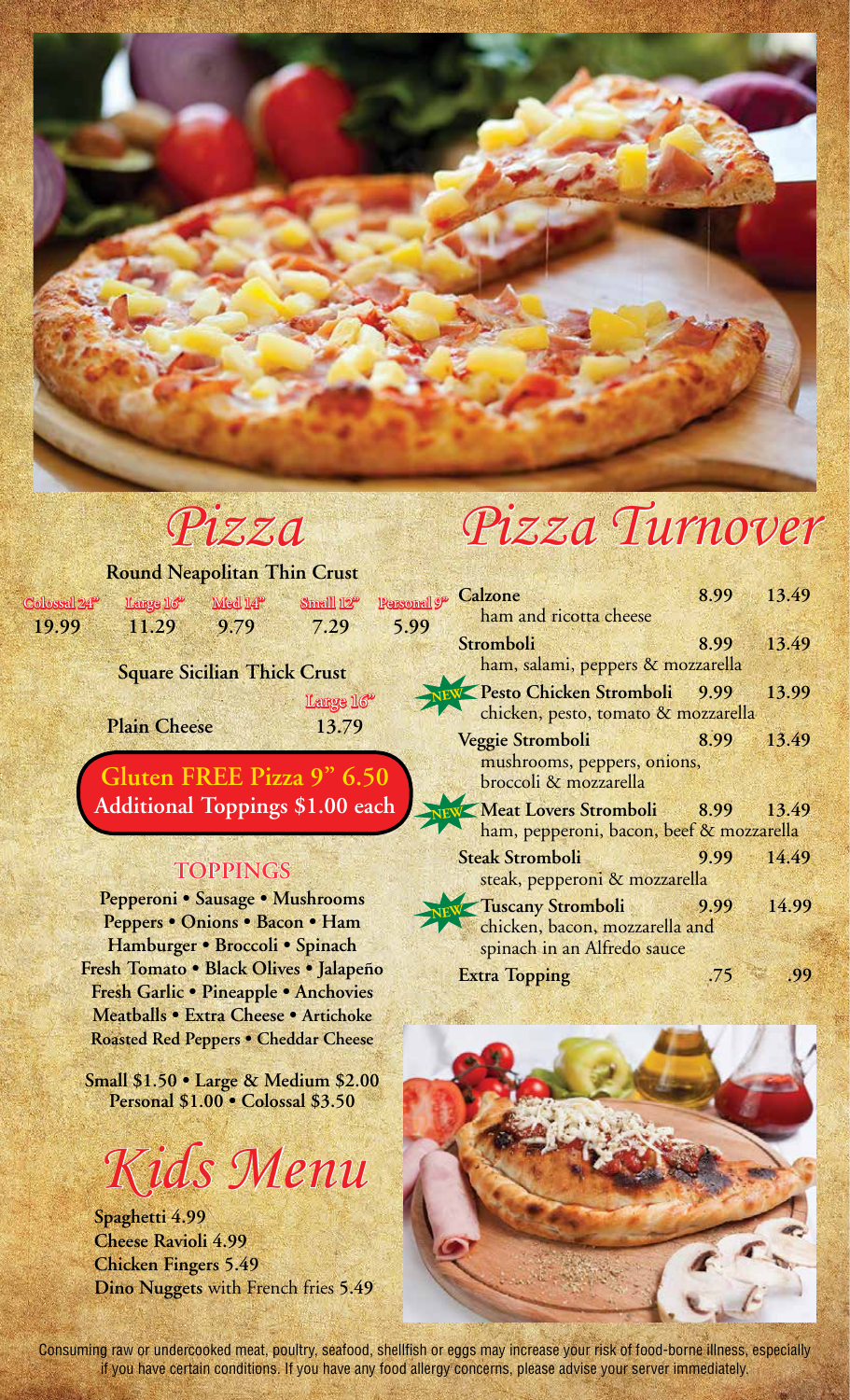| Specialty Pizza                                                    |                        |                     |                       |              |
|--------------------------------------------------------------------|------------------------|---------------------|-----------------------|--------------|
|                                                                    | Small 12 <sup>99</sup> | Med 14 <sup>p</sup> | Large 16 <sup>p</sup> | Colossal 24" |
| White Pizza (no sauce) with ricotta, olive oil and mozzarella      | 8.99                   | 11.29               | 12.79                 | 26.99        |
| <b>Notte Bianca</b>                                                |                        |                     |                       |              |
| ham, mushrooms, ricotta, mozzarella & heavy cream (no sauce) 12.99 |                        | 15.79               | 17.29                 | 33.99        |
| Tuscany Pizza chicken, bacon, fresh tomato & Alfredo sauce         | 12.99                  | 15.79               | 17.49                 | 33.99        |
| Margherita plum tomato, garlic, olive oil & basil                  | 9.99                   | 12.99               | 13.99                 | 31.99        |
| <b>Café Italia Supreme</b>                                         |                        |                     |                       |              |
| pepperoni, sausage, mushrooms, onions & peppers                    | 12.99                  | 15.79               | 17.29                 | 33.99        |
| Meat Lovers pepperoni, sausage, bacon & ham                        | 12.99                  | 15.79               | 17.29                 | 33.99        |
| Cheese Lovers mozzarella, provolone & cheddar cheese               | 12.99                  | 15.79               | 17.29                 | 33.99        |
| <b>Garden Pizza</b>                                                |                        |                     |                       |              |
| broccoli, mushrooms, spinach, onions, tomatos & peppers            | 12.99                  | 15.79               | 17.29                 | 33.99        |
| Hawaiian ham & pineapple                                           | 11.49                  | 13.79               | 15.29                 | 27.99        |
| <b>Cheese Steak Pizza</b> steak, onions, mushrooms & peppers       | 14.49                  | 16.99               | 18.49                 | 38.99        |
| Paradise Pizza pesto sauce, chicken, tomato & ricotta              | 12.99                  | 15.79               | 17.29                 | 33.99        |
| Stuffed Pizza pepperoni sausage, ham & mushrooms                   | 14.49                  | 16.99               | 18.29                 | 38.99        |
| German Pizza steak, lettuce, tomato, onions & banana peppers       | 12.99                  | 15.79               | 17.29                 | 33.99        |
| Greek Pizza peppers, red onions, olives, feta & oregano            | 12.99                  | 15.79               | 17.29                 | 33.99        |
| Super Meat pepperoni, sausage, bacon, ham meatball & beef          | 15.79                  | 18.99               | 19.79                 | 38.99        |
| <b>BBQ Chicken Pizza BBQ chicken &amp; red onions</b>              | 12.99                  | 15.49               | 17.29                 | 33.99        |
| Chicken Alfredo grilled chicken in Alfredo sauce                   | 12.99                  | 15.49               | 17.29                 | 33.99        |
| Chicken Parmigiana breaded chicken in a pink sauce                 | 12.99                  | 15.99               | 17.99                 | 34.99        |
| Bacon Cheeseburger beef, bacon, mozzarella & cheddar cheese        | 12.99                  | 15.79               | 17.29                 | 33.99        |
| Fettucine Alfredo Pizza fettucine Alfredo & mozzarella             | 12.99                  | 15.79               | 17.29                 | 33.99        |
| Pita Pizza ham, salami, provolone, tomato, lettuce in a pita dough |                        |                     | 16.49                 |              |
| Mediterranean Pizza spinach, tomato, olives & pesto                | 12.99                  | 15.79               | 17.29                 | 33.99        |
| Crab Pizza crab meat, old bay & garlic butter                      | 15.79                  | 18.99               | 20.99                 | 38.99        |
| Crab Alfredo Pizza crab meat, old bay with Alfredo sauce           | 15.79                  | 18.99               | 20.99                 | 38.99        |
| <b>The Chef Favorite</b>                                           |                        |                     |                       |              |
| ham, bacon, salami, beef, pepperoni, sausage,                      |                        |                     |                       |              |
| olives, peppers, mushrooms, tomato & onions                        | 16.99                  | 18.99               | 22.99                 | 47.99        |
| <b>Crazy Veggie</b>                                                |                        |                     |                       |              |
| eggplant, roasted red peppers, artichoke, olives & red onions      | 12.99                  | 15.79               | 17.29                 | 33.99        |
| Chicken Ranch chicken, tomato, bacon with Ranch sauce              |                        |                     |                       |              |
| <b>José Meatball Parmigina</b>                                     |                        |                     |                       |              |

meatball, provolone, mozzarella in a basil garlic red onion sauce **12.99 15.79 17.29 33.99 NEW**